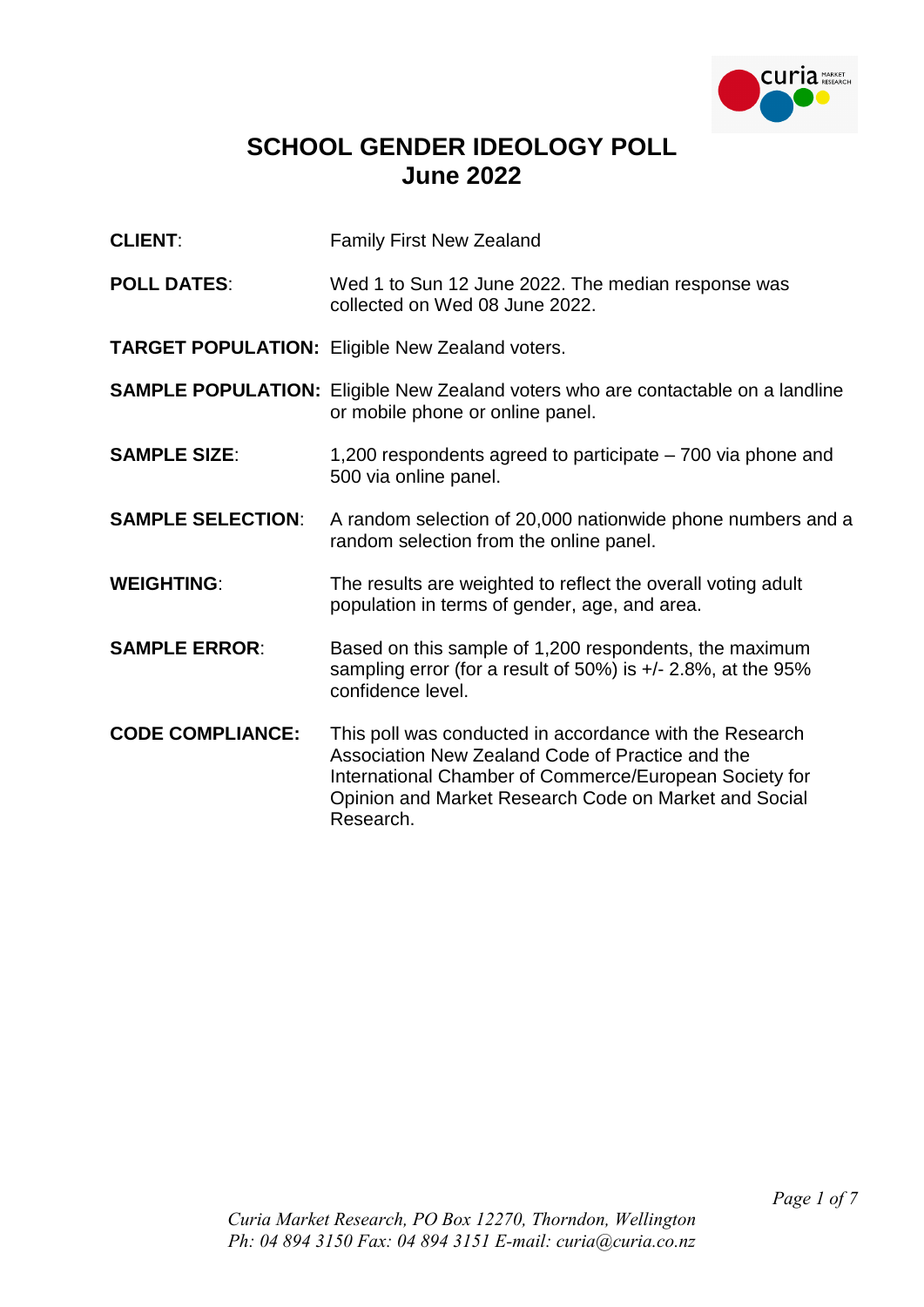

**Do you believe that primary age children should be taught that they can choose their "gender" and that it can be changed through hormone treatment and surgery if they want it to be?**

|                            |        | Count | Col % |
|----------------------------|--------|-------|-------|
| Teach primary age children | Yes    | 176   | 15%   |
| they can change their      | No     | 791   | 69%   |
| gender                     | Unsure | 183   | 16%   |
|                            | Total  | 1150  | 100%  |

Only 15% of respondents support teaching primary age children they can choose and change their gender.

|                            |               | Gender |       |  |
|----------------------------|---------------|--------|-------|--|
|                            |               | Female | Male  |  |
|                            |               | Col %  | Col % |  |
| Teach primary age children | Yes           | 16%    | 14%   |  |
| they can change their      | <b>No</b>     | 66%    | 72%   |  |
| gender                     | <b>Unsure</b> | 17%    | 14%   |  |
|                            | Total         | 100%   | 100%  |  |

|                            |               | Age       |           |       |  |
|----------------------------|---------------|-----------|-----------|-------|--|
|                            |               | $18 - 39$ | $40 - 59$ | $60+$ |  |
|                            |               | Col %     | Col %     | Col % |  |
| Teach primary age children | <b>Yes</b>    | 29%       | 14%       | 6%    |  |
| they can change their      | <b>No</b>     | 54%       | 68%       | 81%   |  |
| gender                     | <b>Unsure</b> | 17%       | 18%       | 12%   |  |
|                            | <b>Total</b>  | 100%      | 100%      | 100%  |  |

|                                 |        | Area  |      |       |                    |              |       |
|---------------------------------|--------|-------|------|-------|--------------------|--------------|-------|
|                                 |        | Akl   | Wgtn | Chch  | <b>Prov Cities</b> | <b>Towns</b> | Rural |
|                                 |        | Col % | Col% | Col % | Col %              | Col %        | Col % |
| Teach primary age children      | Yes    | 23%   | 22%  | 14%   | 10%                | 15%          | 9%    |
| they can change their gender No |        | 57%   | 65%  | 75%   | 72%                | 71%          | 80%   |
|                                 | Unsure | 20%   | 13%  | 11%   | 18%                | 15%          | 12%   |
|                                 | Total  | 100%  | 100% | 100%  | 100%               | 100%         | 100%  |

*Curia Market Research, PO Box 12270, Thorndon, Wellington Ph: 04 894 3150 Fax: 04 894 3151 E-mail: curia@curia.co.nz*

*Page 2 of 7*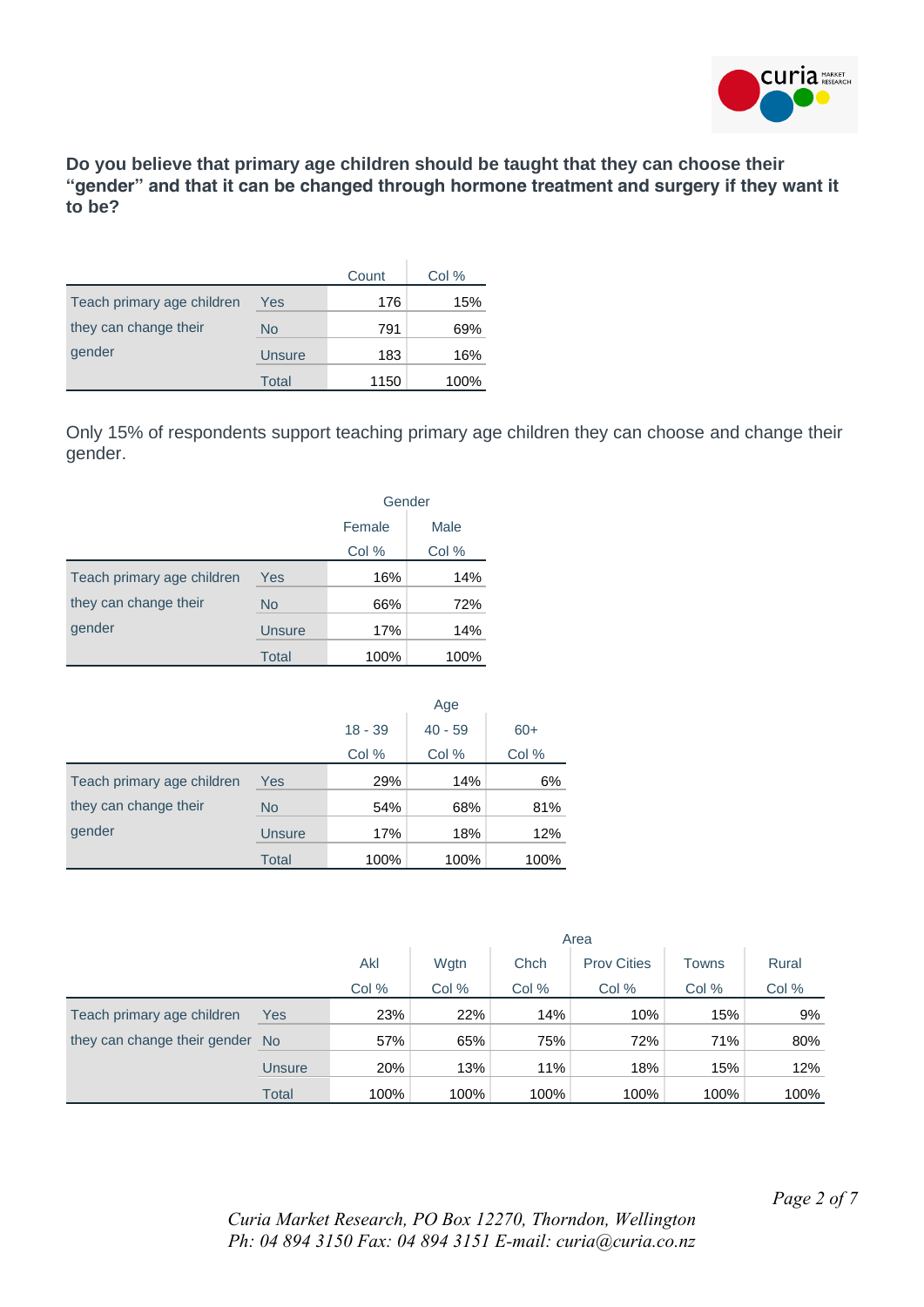

|                            |               | Deprivation |          |       |  |
|----------------------------|---------------|-------------|----------|-------|--|
|                            |               | Least       | Moderate | Most  |  |
|                            |               | Col %       | Col %    | Col % |  |
| Teach primary age children | Yes           | 15%         | 15%      | 16%   |  |
| they can change their      | <b>No</b>     | 66%         | 72%      | 65%   |  |
| gender                     | <b>Unsure</b> | 18%         | 13%      | 19%   |  |
|                            | <b>Total</b>  | 100%        | 100%     | 100%  |  |

|                            |           | <b>Probed Party Vote</b> |        |            |        |        |  |
|----------------------------|-----------|--------------------------|--------|------------|--------|--------|--|
|                            |           | <b>National</b>          | Labour | <b>ACT</b> | Greens | Unsure |  |
|                            |           | Col %                    | Col %  | Col %      | Col %  | Col %  |  |
| Teach primary age children | Yes       | 12%                      | 18%    | 6%         | 33%    | 15%    |  |
| they can change their      | <b>No</b> | 77%                      | 58%    | 85%        | 49%    | 73%    |  |
| gender                     | Unsure    | 12%                      | 24%    | 9%         | 18%    | 12%    |  |
|                            | Total     | 100%                     | 100%   | 100%       | 100%   | 100%   |  |

|                            |           | Have children under 18 |       |  |
|----------------------------|-----------|------------------------|-------|--|
|                            |           | Yes                    | No.   |  |
|                            |           | Col %                  | Col % |  |
| Teach primary age children | Yes       | 20%                    | 14%   |  |
| they can change their      | <b>No</b> | 65%                    | 71%   |  |
| gender                     | Unsure    | 15%                    | 16%   |  |
|                            | Total     | 100%                   | 100%  |  |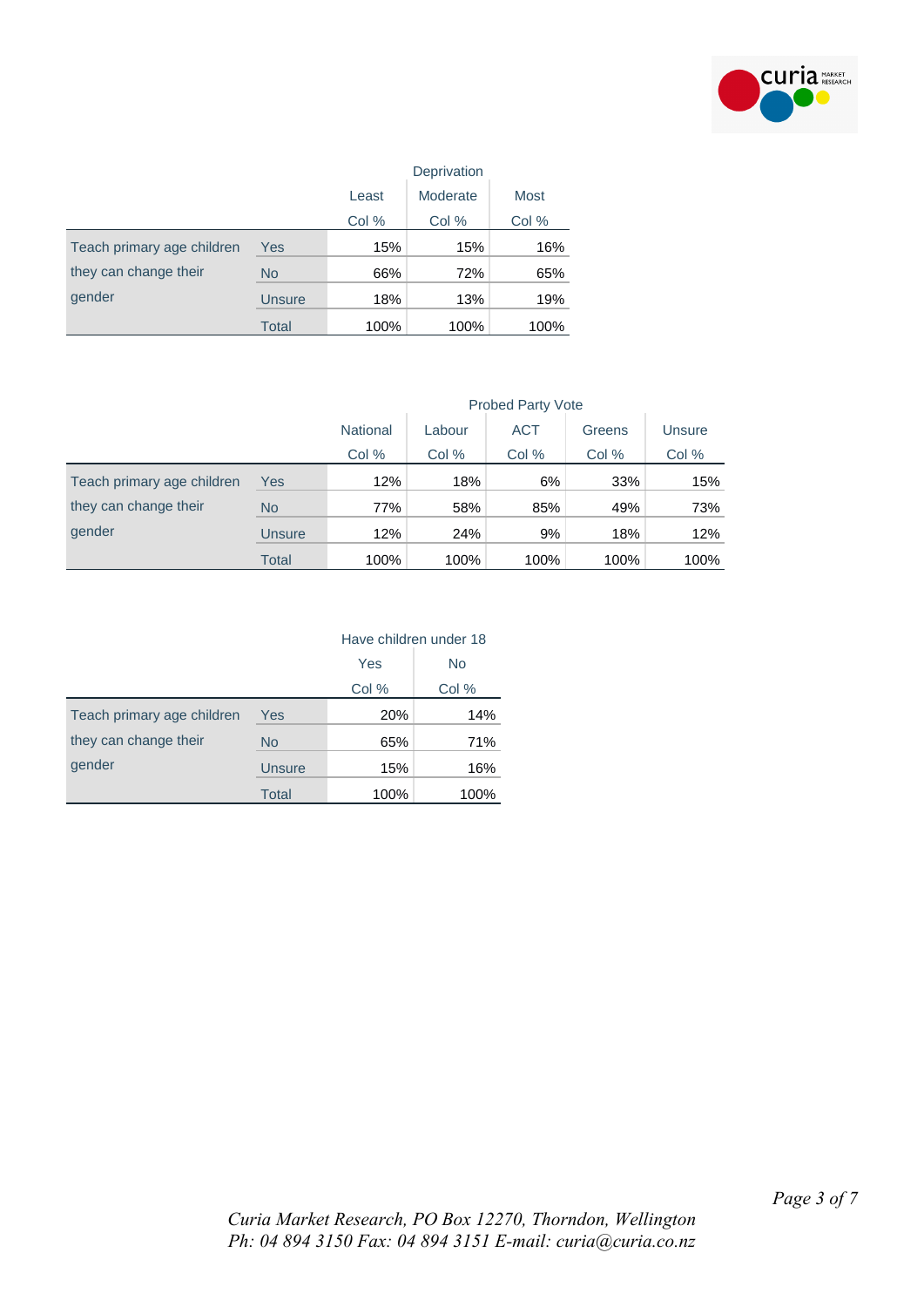

**The Ministry of Education tells teachers that schools do not have to disclose to parents that their child is identifying as transgender in class and using a different name and preferred pronouns. Would you support a law requiring schools to notify parents if their child is identifying as transgender in class?**

|                                |        | Count | Col % |
|--------------------------------|--------|-------|-------|
| Require schools to notify      | Yes    | 631   | 55%   |
| parents if child identifies as | No     | 332   | 29%   |
| transgender                    | Unsure | 184   | 16%   |
|                                | Total  | 1147  | 100%  |

55% say they would support a law requiring schools to notify parents if their child is identifying as transgender in class.

|                                |               | Gender |       |  |
|--------------------------------|---------------|--------|-------|--|
|                                |               | Female | Male  |  |
|                                |               | Col %  | Col % |  |
| Require schools to notify      | Yes           | 54%    | 56%   |  |
| parents if child identifies as | <b>No</b>     | 30%    | 28%   |  |
| transgender                    | <b>Unsure</b> | 16%    | 16%   |  |
|                                | Total         | 100%   | 100%  |  |

|                                |               | Age       |           |       |  |
|--------------------------------|---------------|-----------|-----------|-------|--|
|                                |               | $18 - 39$ | $40 - 59$ | $60+$ |  |
|                                |               | Col %     | Col %     | Col % |  |
| Require schools to notify      | <b>Yes</b>    | 46%       | 52%       | 65%   |  |
| parents if child identifies as | <b>No</b>     | 33%       | 35%       | 20%   |  |
| transgender                    | <b>Unsure</b> | 22%       | 13%       | 15%   |  |
|                                | Total         | 100%      | 100%      | 100%  |  |

|                                |           | Area  |      |       |                    |       |       |
|--------------------------------|-----------|-------|------|-------|--------------------|-------|-------|
|                                |           | Akl   | Wgtn | Chch  | <b>Prov Cities</b> | Towns | Rural |
|                                |           | Col % | Col% | Col % | Col %              | Col % | Col % |
| Require schools to notify      | Yes       | 51%   | 51%  | 52%   | 53%                | 62%   | 58%   |
| parents if child identifies as | <b>No</b> | 30%   | 33%  | 31%   | 29%                | 23%   | 32%   |
| transgender                    | Unsure    | 19%   | 16%  | 17%   | 18%                | 15%   | 10%   |
|                                | Total     | 100%  | 100% | 100%  | 100%               | 100%  | 100%  |

*Page 4 of 7*

*Curia Market Research, PO Box 12270, Thorndon, Wellington Ph: 04 894 3150 Fax: 04 894 3151 E-mail: curia@curia.co.nz*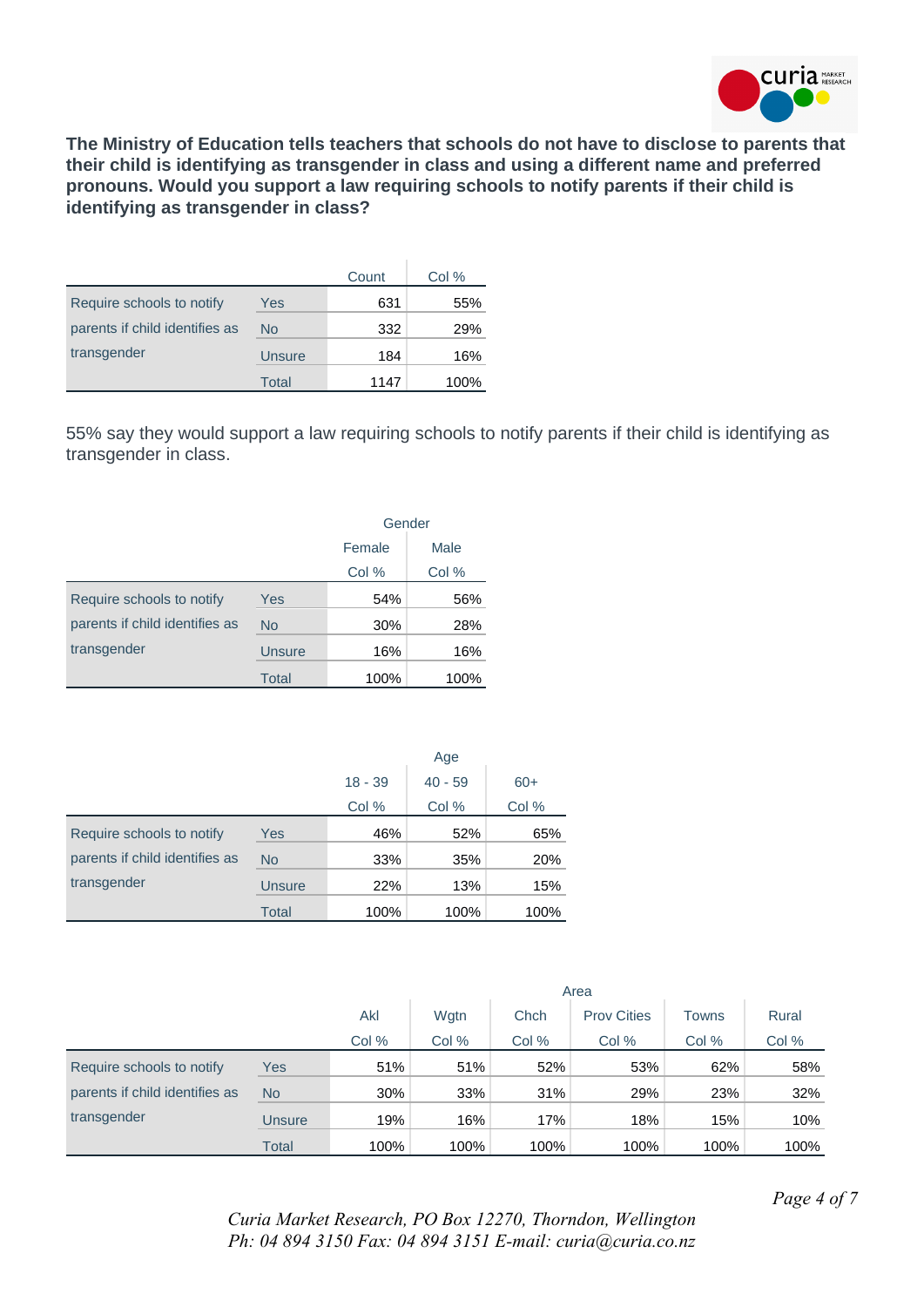

|                                |           | Deprivation |          |       |  |
|--------------------------------|-----------|-------------|----------|-------|--|
|                                |           | Least       | Moderate | Most  |  |
|                                |           | Col %       | Col %    | Col % |  |
| Require schools to notify      | Yes       | 58%         | 54%      | 53%   |  |
| parents if child identifies as | <b>No</b> | 28%         | 31%      | 26%   |  |
| transgender                    | Unsure    | 14%         | 15%      | 21%   |  |
|                                | Total     | 100%        | 100%     | 100%  |  |

|                                |           | <b>Probed Party Vote</b>                                    |       |       |       |       |  |
|--------------------------------|-----------|-------------------------------------------------------------|-------|-------|-------|-------|--|
|                                |           | <b>ACT</b><br><b>National</b><br>Labour<br>Unsure<br>Greens |       |       |       |       |  |
|                                |           | Col %                                                       | Col % | Col % | Col % | Col % |  |
| Require schools to notify      | Yes       | 65%                                                         | 50%   | 59%   | 21%   | 49%   |  |
| parents if child identifies as | <b>No</b> | 24%                                                         | 30%   | 29%   | 56%   | 33%   |  |
| transgender                    | Unsure    | 11%                                                         | 20%   | 13%   | 23%   | 18%   |  |
|                                | Total     | 100%                                                        | 100%  | 100%  | 100%  | 100%  |  |

|  | Have children under 18 |  |
|--|------------------------|--|
|  |                        |  |

|                                |              | Yes   | No    |
|--------------------------------|--------------|-------|-------|
|                                |              | Col % | Col % |
| Require schools to notify      | Yes          | 56%   | 55%   |
| parents if child identifies as | <b>No</b>    | 31%   | 28%   |
| transgender                    | Unsure       | 13%   | 17%   |
|                                | <b>Total</b> | 100%  | 100%  |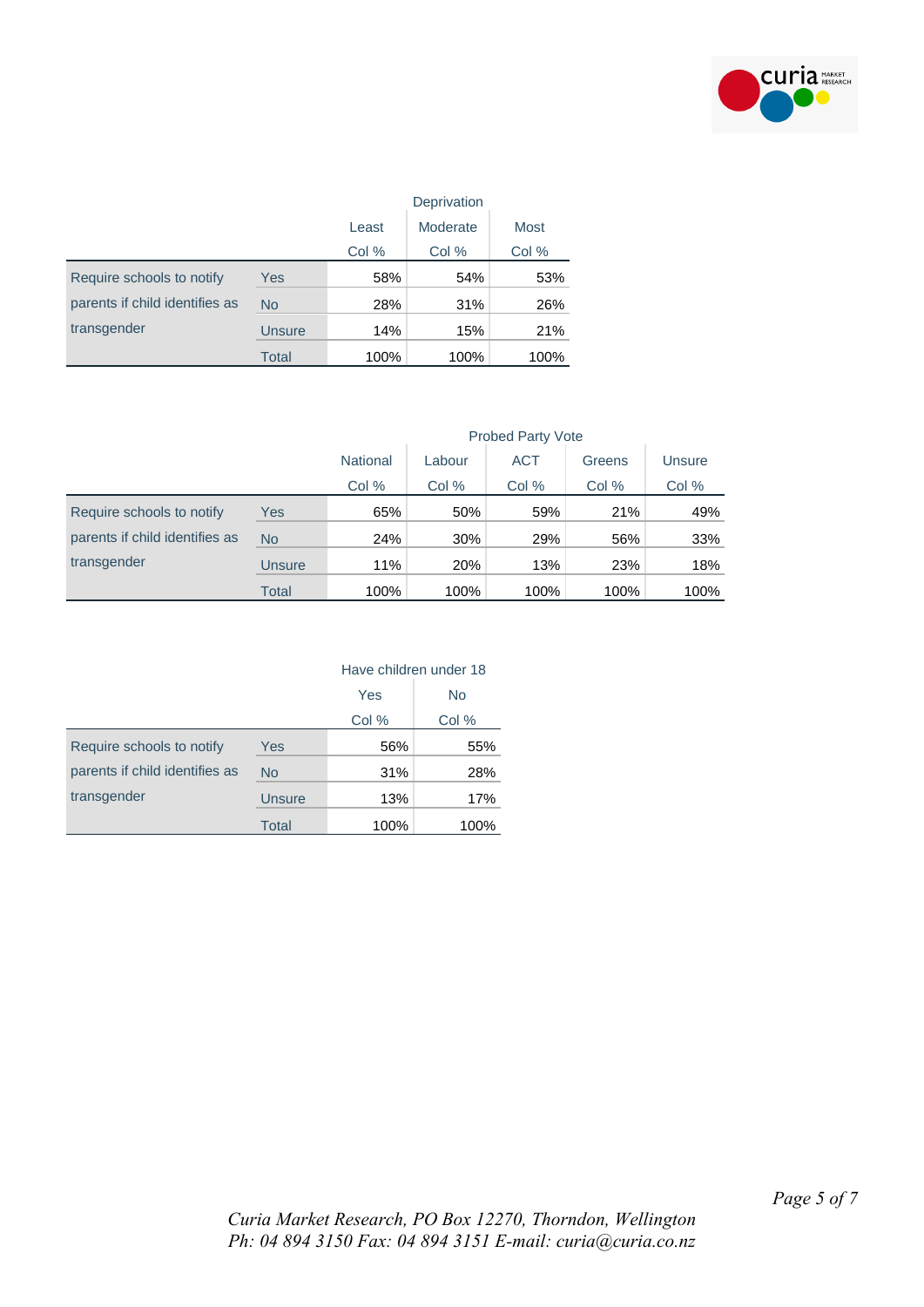

**Some people have proposed banning puberty blockers, cross-sex hormones, and physical sex-change surgeries for children under the age of 18 who identify as transgender. Would you support or oppose this kind of ban?**

|                            |               | Count | Col % |
|----------------------------|---------------|-------|-------|
| <b>Ban transition</b>      | Support       | 482   | 42%   |
| medicine/surgery for under | Oppose        | 416   | 36%   |
| 18 <sub>s</sub>            | <b>Unsure</b> | 248   | 22%   |
|                            | Total         | 1146  | 100%  |

42% support and 36% oppose banning transition medicine and/or surgeries for children under the age of 18.

|                            |               | Gender         |       |  |
|----------------------------|---------------|----------------|-------|--|
|                            |               | Male<br>Female |       |  |
|                            |               | Col %          | Col % |  |
| <b>Ban transition</b>      | Support       | 36%            | 49%   |  |
| medicine/surgery for under | Oppose        | 41%            | 31%   |  |
| 18 <sub>s</sub>            | <b>Unsure</b> | 23%            | 20%   |  |
|                            | Total         | 100%           | 100%  |  |

|                            |               | Age       |           |       |  |  |
|----------------------------|---------------|-----------|-----------|-------|--|--|
|                            |               | $18 - 39$ | $40 - 59$ | $60+$ |  |  |
|                            |               | Col %     | Col %     | Col % |  |  |
| <b>Ban transition</b>      | Support       | 42%       | 44%       | 40%   |  |  |
| medicine/surgery for under | Oppose        | 37%       | 36%       | 37%   |  |  |
| 18 <sub>S</sub>            | <b>Unsure</b> | 21%       | 20%       | 24%   |  |  |
|                            | <b>Total</b>  | 100%      | 100%      | 100%  |  |  |

|                            |               | Area  |       |       |                    |       |       |  |
|----------------------------|---------------|-------|-------|-------|--------------------|-------|-------|--|
|                            |               | Akl   | Wgtn  | Chch  | <b>Prov Cities</b> | Towns | Rural |  |
|                            |               | Col % | Col % | Col % | Col %              | Col % | Col % |  |
| <b>Ban transition</b>      | Support       | 44%   | 30%   | 59%   | 45%                | 34%   | 45%   |  |
| medicine/surgery for under | <b>Oppose</b> | 32%   | 54%   | 18%   | 28%                | 46%   | 41%   |  |
| 18 <sub>s</sub>            | Unsure        | 24%   | 16%   | 23%   | 27%                | 20%   | 14%   |  |
|                            | Total         | 100%  | 100%  | 100%  | 100%               | 100%  | 100%  |  |

*Page 6 of 7*

*Curia Market Research, PO Box 12270, Thorndon, Wellington Ph: 04 894 3150 Fax: 04 894 3151 E-mail: curia@curia.co.nz*